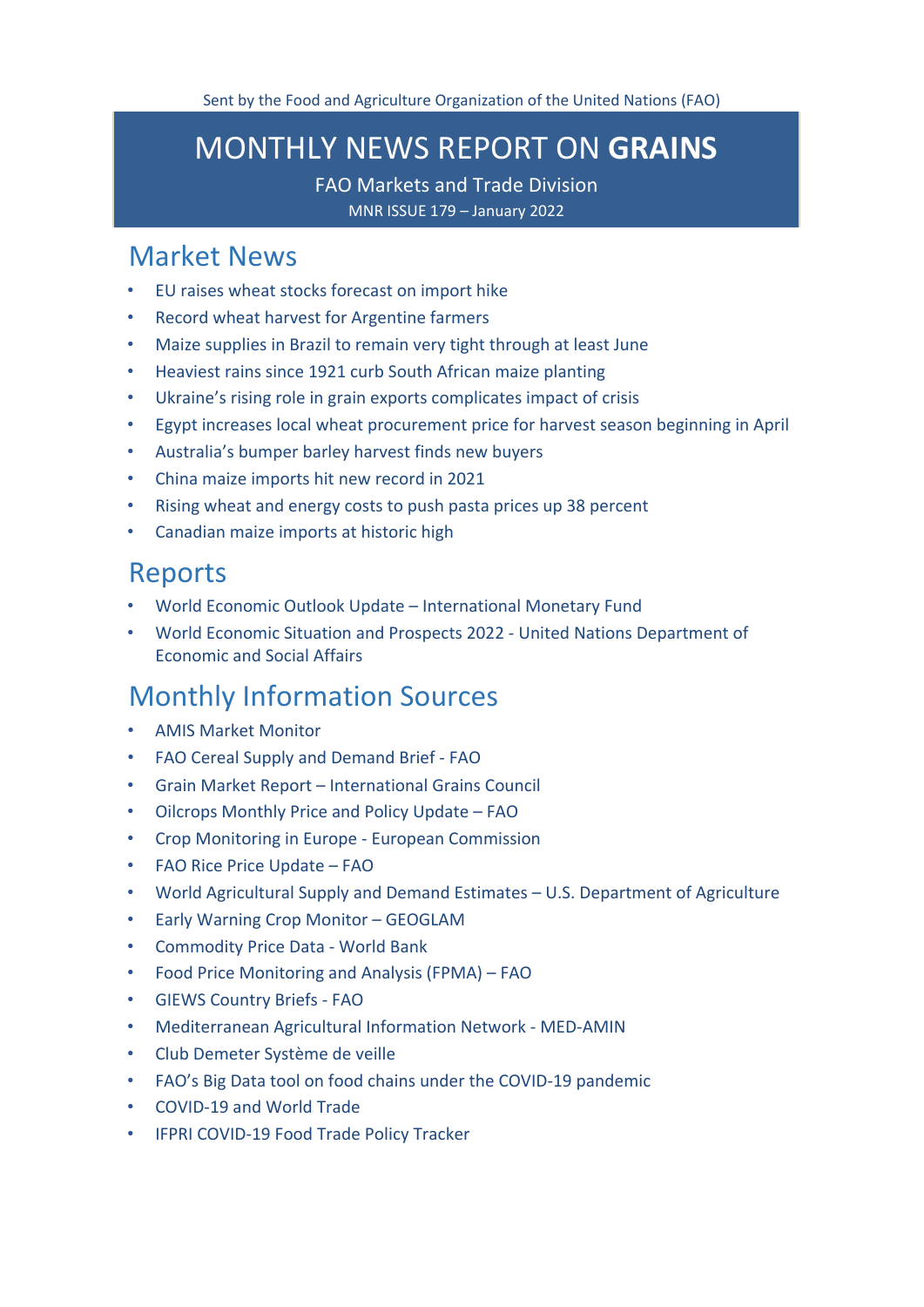# Market News

## <span id="page-1-0"></span>**EU raises wheat stocks forecast on import hike**

27 January – Nasdaq.com

The European Commission on Thursday increased its forecast of European Union common wheat stocks at the end of the 2021/22 season as it revised up sharply expected imports. In monthly supply and demand projections, the Commission projected stocks of common wheat, or soft wheat, at the end of the season at 13.3 million tonnes, up from 12.9 million seen in December and a four-year high.

This month's increase to the stocks forecast was mainly due to a 500,000 tonne upward revision to 2021/22 EU common wheat imports to 2.0 million tonnes.

The Commission made few other revisions to its common wheat supply and demand balance sheet, with 2021/22 usable production trimmed marginally to 130.5 million tonnes from 130.6 million previously, and projected EU wheat exports unchanged at 32.0 million tonnes.

In contrast, a cut to expected barley imports to 1.0 million tonnes from 1.3 million led the Commission to lower its forecast of 2021/22 barley stocks to 4.15 million tonnes from 4.5 million seen last month.

For maize, the Commission cut its forecast of 2021/22 usable production in EU's 27 member countries to 69.0 million tonnes from 69.4 million a month ago.

Combined with a sharp rise in projected maize exports, to 5.0 million tonnes from 3.7 million forecast in December, that brought down expected maize ending stocks to 17.3 million tonnes from 18.9 million.

The Commission left its forecast of EU maize imports in 2021/22 unchanged at 14.5 million tonnes.

In oilseeds, forecast imports of rapeseed were lowered to 4.9 million tonnes from 5.3 million tonnes.

But projected stocks were kept at 0.5 million tonnes as the reduced imports were offset by a cut to domestic use to 21.8 million tonnes from 22.2 million.

#### [back to top](#page-0-1)

## <span id="page-1-1"></span>**Record wheat harvest for Argentine farmers**

27 January – farmweek.com

Argentine farmers have excelled in the past year, with the 2021-22 wheat harvest expected to be a record.

During November and December they brought in 21.9 million metric tonnes of wheat, according to the Buenos Aires Grain Exchange.

That was up some 28 per cent on the same period for the 2020-21 season.

Argentina's successful wheat harvest is in contrast to the problems other major growers have been experiencing.

Global supplies from Russia, the United States and Canada have, for a variety of reasons, been drying up, meaning Argentine wheat could be a very attractive option for the likes of the Middle East countries.

Russia has restricted its surplus of wheat by raising wheat export taxes and setting quotas on the amounts allowed to be shipped out of the country.

In North America adverse weather has hit harvests in both the US and Canada.

Ukraine, under threat of invasion by Russia, is also looking at limiting its exports of wheat between now and the middle of the summer.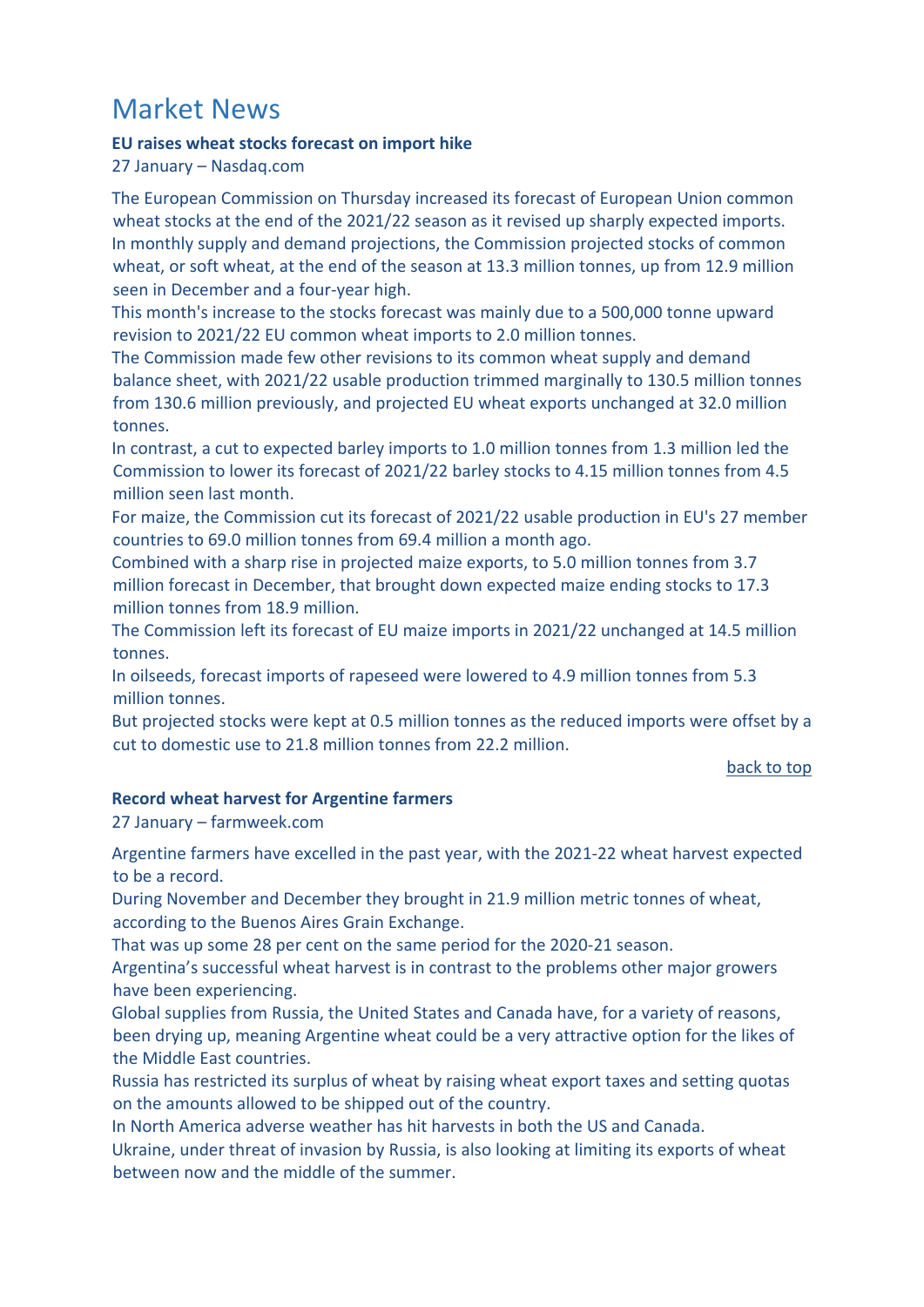Argentine farmers had sown over 6.6 million hectares in wheat and realised an average yield of 3.4 metric tonnes per hectare.

Some 87 per cent of the wheat crop is said to be in excellent-to-good condition with 13 per cent described as "fair".

Argentina may not be quite the 'go-to' supplier this year to make up for shortfall elsewhere. however. With concerns that external demands might hype up the country's inflation, it is setting its own limits on exports to 12.5 million metric tonnes.

Traditionally Argentina is a key wheat supplier to its neighbour Brazil.

[back to top](#page-0-1) 

#### <span id="page-2-0"></span>**Maize supplies in Brazil to remain very tight through at least June**

27 January – Soybeanandmaize.com

The livestock industry is concentrated in southern Brazil where there is always a maize deficit. Livestock producers in the states of Santa Catarina and Rio Grande do Sul usually import their needed maize supplies from states such as Mato Grosso and Goias in the center-west region of Brazil where most of the maize is produced as a safrinha production after soybeans.

Parana is also a large livestock producing state, but the state generally produces enough safrinha maize to meet the state's domestic demand.

Last year, late planting, dry weather, and early frosts severely impacted Brazil's first crop maize production and the safrinha maize production to such an extent, that there was not enough maize to meet the needs of livestock producers in southern Brazil, As a result, they imported over 3 million tonnes of maize from Argentina and Paraguay to keep their operations up and running.

The current situation in southern Brazil looks eerily like last year. A severe drought coupled with record high temperatures have greatly reduced the first maize crop which is primarily grown in southern Brazil. As a result, the states in southern Brazil will be forced to import large amounts of maize from central Brazil once the safrinha crop starts to be harvested in June.

Authorities in the state of Santa Catarina estimate that the maize production in the state will be down 43% compared to initial estimates to approximately 1.5 million tonnes. The domestic demand in the state is approximately 7 million tonnes, so the state will need to import about 5.5 million tonnes of maize.

Rio Grande do Sul was expected to produce 4-5 million tonnes of maize, but the drought has reduced that number to approximately 2.5 million. Therefore, the state will need to import 1.5 to 2.5 million tonnes.

Combined, the livestock industry in southern Brazil will need to import at least 8 million tonnes of maize in 2022 to keep their operations functioning. Most of that maize will come from the safrinha crop, but it will not be available until at least June. Between now and then, domestic maize prices in Brazil will remain near record high levels due to the tight supply.

<span id="page-2-1"></span>If the safrinha crop end up being disappointing like last year, livestock producers in southern Brazil may need to import maize once again from Argentina and Paraguay. Approximately 75% of Brazil's total maize production comes from the safrinha crop.

[back to top](#page-0-1)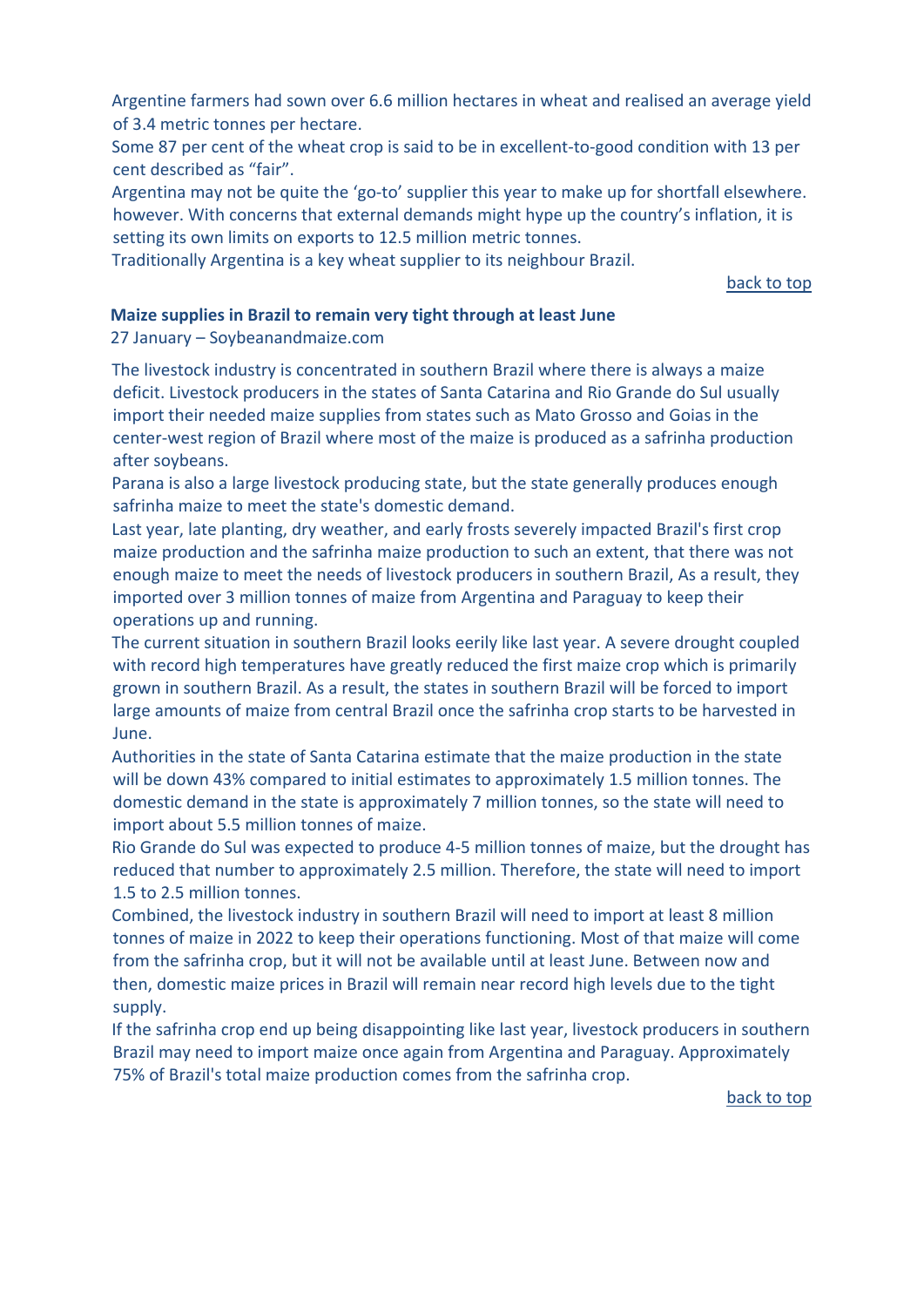#### **Heaviest rains since 1921 curb South African maize planting**

27 January – Bloomberg.com

South African farmers' planted less land with maize this season after record rains caused waterlogged fields.

Growers in South Africa, the continent's biggest producer of the grain, planted about 2.61 million hectares (6.45 million acres) of land this season, a 5.3% decline compared with the previous year, Lusani Ndou, a senior statistician at the Pretoria-based Crop Estimates Committee, said by phone Thursday.

That's after many areas in six of South Africa's nine provinces, including those in the maize belt, experienced the most rainfall on record in December since tracking by district began in 1921. South Africa is this year experiencing the La Nina weather phenomenon which usually causes above normal rainfall in the country and its neighbors.

At about 1.57 million hectares, the area under white maize, a staple food, is 6.87% smaller than a year earlier. The land allocated to yellow maize, generally used for animal feed, is seen down 2.77% to 1.03 million hectares. Plantings of soy, peanuts, dry beans and sorghum also fell.

"Now that we have the plantings data, the discussion will likely shift to yields," Wandile Sihlobo, chief economist of the Agricultural Business Chamber of South Africa, said by text message. "The areas such as the western regions of the Free State, North West, and parts of KwaZulu-Natal and the Eastern Cape, which received heavy flooding, could realize lower yields than the previous season."

The first national production forecast will be released in a month's time.

Other major global grain suppliers also suffered poor weather this season, with drought hitting Canada and heavy rains falling in Europe during its harvest. The International Grains Council forecasts world stockpiles at a six-year low.

The committee raised its estimate for the nation's wheat crop, grown in the country's winter by 2.6% from the previous month to 2.2 million tonnes.

[back to top](#page-0-1) 

## <span id="page-3-0"></span>**Ukraine's rising role in grain exports complicates impact of crisis**

25 January – Reuters.com

Ukraine has significantly climbed the ranks in grain exports over the last decade, this year aiming for No. 3 in wheat and No. 4 in maize, though the latest conflict with Russia has instilled fear in markets over whether Ukraine's export efforts can succeed.

The timing of this potential export disruption is poor since the world is still trying to recover from last season's historic supply tightness and multiyear-high prices across all grains and oilseeds.

Traders have clearly expressed their nervousness. At Tuesday's close, Chicago wheat futures were up 5% so far this week, hitting two-month highs, and Paris-based Euronext wheat rose more than 6% to one-month highs.

Russia has amassed 100,000 troops on Ukraine's borders, but Moscow denies planning an invasion. read more NATO on Monday said it was putting forces on standby and major energy-producing countries are discussing the protection of energy supplies, but Ukraine's leader urged calm in a televised address Tuesday. read more

It is uncertain how exports might be affected, if at all, should the conflict escalate. Although not a direct comparison, the Russian occupation of Ukrainian territory eight years ago did not necessarily hamper grain exports, though the destabilization in Ukraine's currency raised crop worries.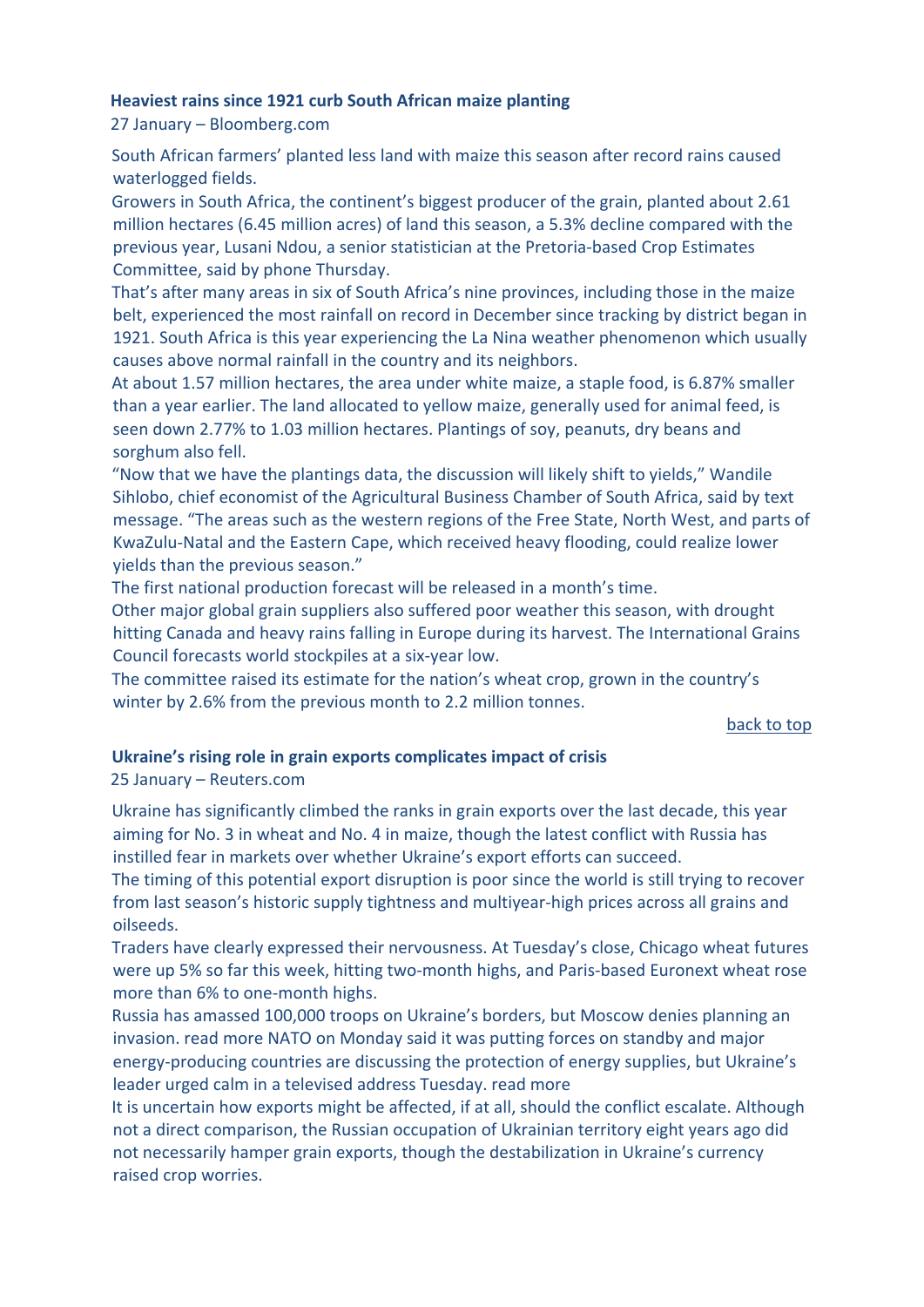Global food security is of top concern if Ukraine's exports are disturbed as much of its grains are destined for Middle East and African nations that depend heavily on imports. Recently, more than 40% of Ukraine's annual maize and wheat shipments have headed to the Middle East or Africa.

By comparison, the United States' proximity disadvantage means less than 10% of its maize and wheat exports set out for those regions. Historic droughts in the Middle East and North Africa last year have exacerbated grain needs with rising domestic food prices and lingering shortage fears.

Grain exports are a cornerstone of Ukraine's economy. The country this year is expected to export more than three-fourths of its domestic maize and wheat crop. That compares with one-fifth for the United States.

Ukraine is increasingly important for oilseeds as it accounts for half of the world's sunflower oil exports and is the No. 3 rapeseed exporter. Many global oilseeds, particularly vegetable oils, have hit record-high prices within the last year.

This year, Ukraine is predicted to account for 12% of global wheat exports, 16% for maize, 18% for barley and 19% for rapeseed.

As of last Friday, Ukraine's grain exports since July 1 were up 28% from a year ago and up 6% from two years ago following a record 2021 harvest. The country's wheat shipments usually peak in August or September, but more than half of Ukraine's expected maize volume must be shipped in the next five months.

Much of that maize is destined for China, as Ukraine was its top supplier before the United States took over last year. It is unknown whether China is confident in fulfillment, but there have not been significant Chinese purchases of U.S. maize since May, signaling it is not yet seeking alternatives.

Ukraine's agriculture ministry expects 2021-22 maize exports at 30.9 million tonnes, and 17.2 million (677 million bushels) remained as of Friday for shipment before June. By comparison, U.S. maize exports are pegged at 61.6 million tonnes in its September-August 2021-22 marketing year.

Ukraine and the United States are the only world suppliers of maize right now, as Argentina's crop is a couple months away from the market and Brazil's several months away. There is already plenty of uncertainty over South American export potential given dicey weather, but Brazil's exported maize crop is only now being planted.

China does not purchase South American maize, so the U.S. market would be the recipient if the Asian country develops jitters over the Ukraine situation.

Ukraine's currency, the hryvnia , started declining against the dollar in early 2014 during the revolution and Russian occupation of Crimea and conflict in Eastern Ukraine. That devaluation rapidly peaked in early 2015, and weakness in the hryvnia has remained at more than triple the pre-2014 levels ever since.

While currency weakness typically fosters exports, it also raised costs for agricultural inputs, many of which are imported. Producers for 2015 reportedly reduced purchases of quality inputs and used fewer chemical applications to save on expenses.

Yield hits were expected, but the results were mostly positive. Ukraine's primary grain exports went on to new records in every year from 2013-14 through 2016-17.

Ukraine's increasing role in the global agricultural market has drawn a lot of foreign investment to the country, boosting yields and crop reliability. However, farmers have already cited concerns ahead of the 2022 maize season about the potential negative impact of high fuel prices.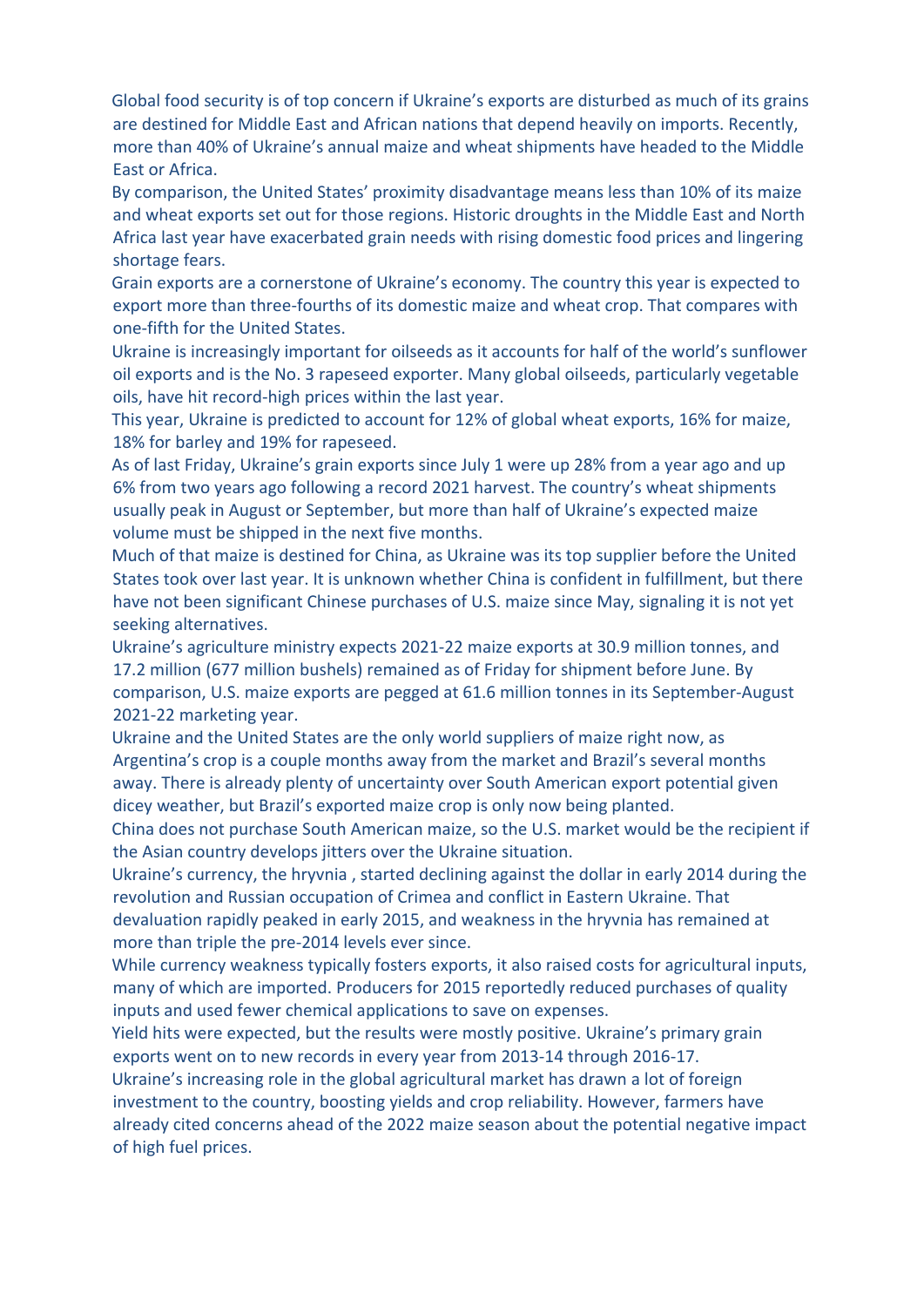The hryvnia has weakened more than 5% so far this year on the recent geopolitical instability and Tuesday's parity of more than 28:1 against the dollar is among the largest on record.

[back to top](#page-0-1) 

## <span id="page-5-0"></span>**Egypt increases local wheat procurement price for harvest season beginning in April**

25 January – English.ahram.org

Egypt will raise the local wheat procurement price for the harvest beginning in April by around EGP 670 (\$42.66) per tonne amid a rise in global prices, Finance Minister Mohamed Maait said on Tuesday.

In a meeting with the industrial and business community on the draft budget, Maait said that the government decided to increase the prices of local wheat procurement to ease the burden on farmers.

He said that the state's treasury has incurred around EGP 12 billion as additional allocations to purchase wheat after a spike in global prices due to turbulence in supply chains, a rise in freight rates and unprecedented inflation rates globally.

The minister did not set a final procurement price for the harvest season which begins in April.

In November, Egypt raised procurement price to EGP 820 Egyptian pounds per ardeb in a move meant to encourage farmers to increase the amount of cultivated land.

The decision was taken due to international rise in wheat prices to their highest in a decade. Egypt, the world's largest wheat importer, reported around 5.5 million tonnes of wheat in imports last year, and around 3.5 million tonnes of locally procured wheat.

Supply Minister Ali Mosselhi forecast in December Egypt's imports of wheat in 2022 to drop to 5.3 million tonnes due to an increase in locally procured wheat from farmers.

[back to top](#page-0-1) 

#### <span id="page-5-1"></span>**Australia's bumper barley harvest finds new buyers**

19 January – Argusmedia.com

Australia's exports almost doubled with 119,366t of malting barley and 971,669t of feed barley shipped so far in the 2021-22 marketing year that started in October, compared with 62,508t and 441,014t shipped, respectively, the same time last year, according to trade data from the Global Trade Tracker (GTT).

Some 33,000t of Australian malting barley headed to Mexico in October-November 2021. Mexico's purchases of Australian barley started in January 2021, with 140,944t exported from the origin in the 2020-21 marketing year.

Peru has also emerged as a new buyer of Australian malting barley, having imported 19,436t of crop so far this year, as Australia has partially displaced Canada in Latin America, after Canadian barley production fell this year on account of dry weather. Australia first entered the Peruvian barley market last marketing year, starting from May 2021.

And Mexico could step up purchases of Australian malting barley this season after the country zeroed import tariffs on the product from 1 January 2022 under the Comprehensive and Progressive Agreement for Trans-Pacific Partnership (CPTPP). According to market participants, this provides Mexico's local maltsters and brewers with an opportunity to experience the quality advantages of Australian barley and could lead to continued sales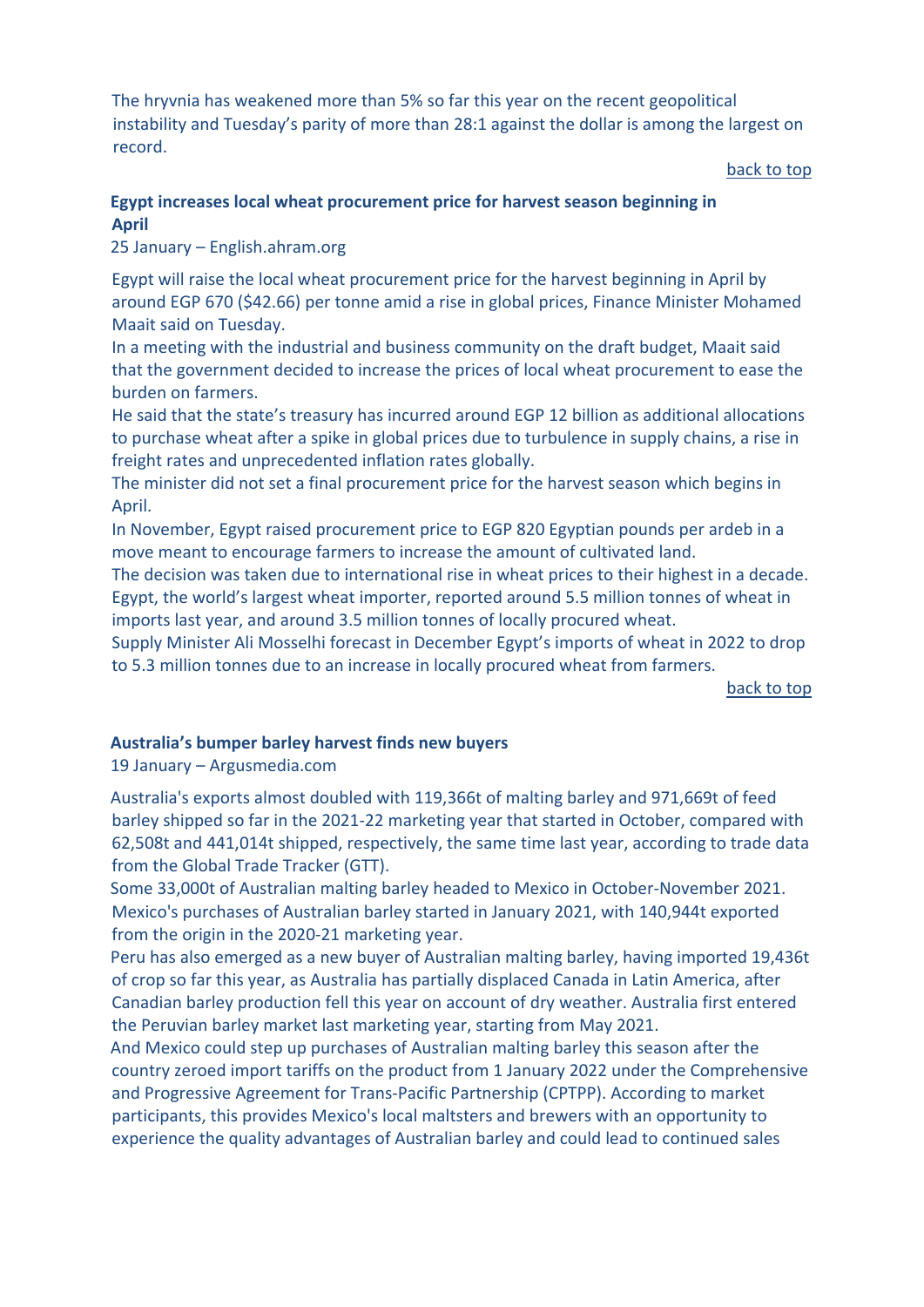despite expectations of renewed competition from Canada and others in the upcoming seasons.

Saudi Arabia has been the major destination for Australian feed barley, with 317,955t shipped to the destination so far in 2021-22, followed by the Philippines and Vietnam. The Philippines imported about 163,955t of product this season, compared with only 66,000t the same time last year. This was as Australia has taken market share from Russia in Saudi Arabia, while the Philippines and Vietnam have stepped up their overall barley purchases this year.

Australia's grain industry has another potential market opportunity and new trade arrangements in Indonesia, with continuing expansion of Tariff Rate Quotas under the Indonesia-Australia Comprehensive Economic Partnership Agreement (IA-CEPA).

The agreement entered into force on 5 July 2020 and provides access into the Indonesian market for 500,000t of Australian feed grains, including barley at 0pc tariff, with quota volumes set to grow by 5pc/yr.

The tariff-free quota volume rose to 525,250t in 2021 and is set at 551,250t for 2022. But Australia has not fully used this quota so far, according to customs data, with bureaucratic reasons and permits restricting free trade opportunities, participants said.

At the same time, Australia's barley exports to China have stood at zero so far this season, with France, Canada and Ukraine remaining the biggest suppliers of product to China. This was largely the result of punitive import duties applied on Australia's barley shipments to China, following the anti-dumping and countervailing duties investigations, which completely halted the barley trade between Australia and China.

Australian-origin barley has been the cheapest in a tight global barley balance sheet before Argentinian barley hits the international markets — with tightness driven by persistently large Chinese demand, along with rising Turkish consumption this year.

[back to top](#page-0-1) 

#### **China maize imports hit new record in 2021**

18 January – World-grain.com

Soaring prices and a supply crunch in China led the world's largest grain importer to more than double its maize imports in 2021, Reuters reported, citing General Administration of Customs data released Jan. 18.

China, the world's top grains market, brought in 28.35 million tonnes of maize in all of 2021, up 152% from an annual record figure of 11.3 million tonnes in 2020, the data showed. Imports of wheat in 2021 also hit a record at 9.77 million tonnes and were up 16.6% from 8.38 million tonnes in 2020.

In 2021, China also imported 12.48 million tonnes of barley, up 54.5% from the previous year, and 9.42 million tonnes of sorghum, up 95.6%.

With China paring back its huge temporary stockpiles of maize and bad weather smacking important production regions, prices of maize hit record highs in 2021, Reuters noted.

Buyers reached for overseas markets and imported maize and wheat to plug the domestic supply gap.

Imports slowed down in December as a bigger maize crop brought down domestic prices. China imported 1.33 million tonnes of maize in December, down 39.9% from the previous year, customs data showed.

[back to top](#page-0-1)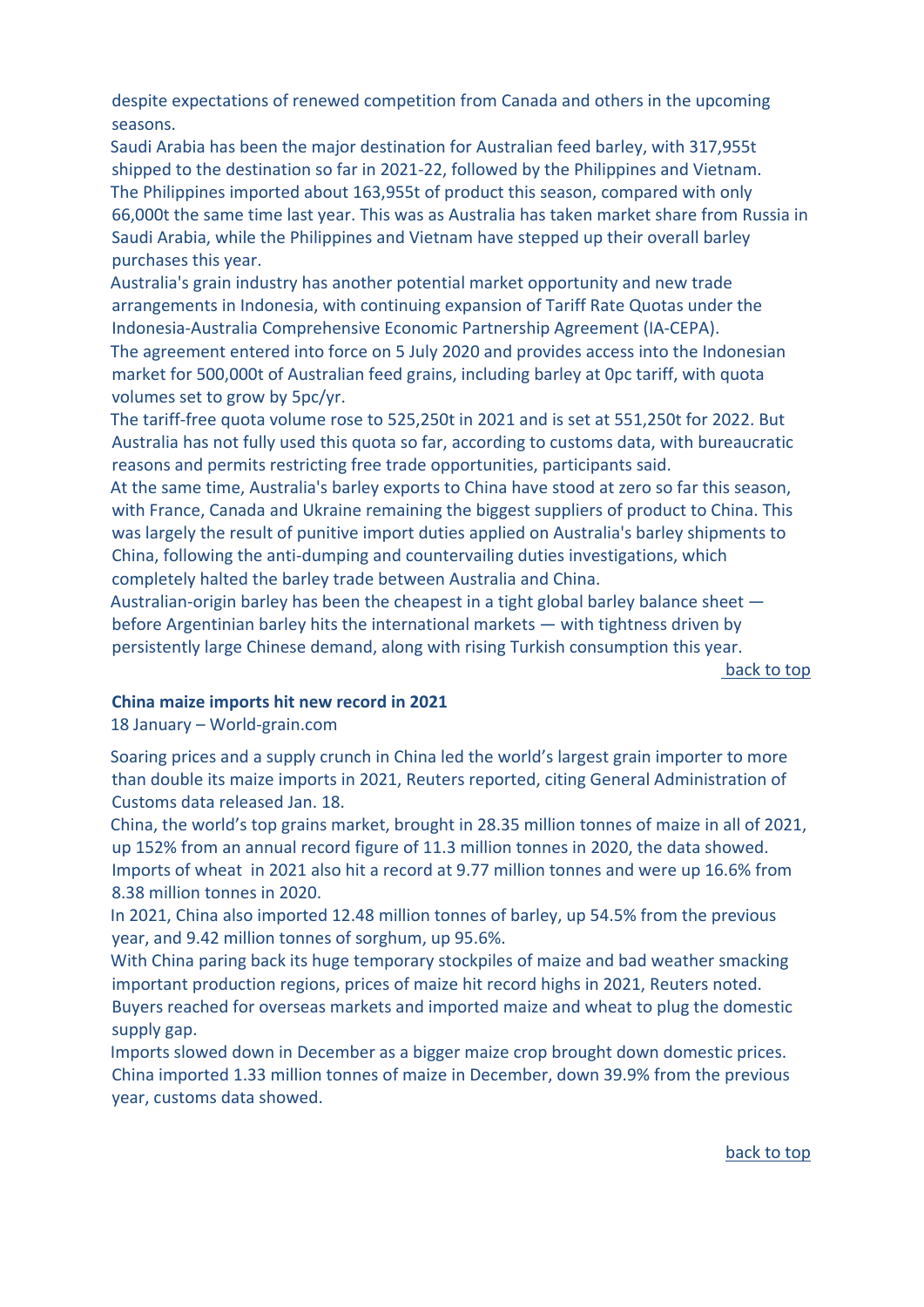### <span id="page-7-0"></span>**Rising wheat and energy costs to push pasta prices up 38 percent**

17 January – Esmmagazine.com

The CEO of Italy's second largest pasta producer has warned that pasta prices will increase by 38% due to rising costs of raw materials and energy.

In an interview with daily Il Sole 24 Ore, the CEO of Divella, Vincenzo Divella, said that the price of one kilo of pasta went up from €1.10 in September 2021 to the current €1.40, and is set to increase to €1.52 by the end of January, or 38% more.

According to Divella, the price of wheat on the Foggia Stock Exchange has risen by 90% since June 2021. while energy costs have also soared.

The price of wheat has risen because harvests in Canada and the United States, the world's main producers, have collapsed by 50%.

Italian pasta makers have had to buy the share of wheat not covered by domestic production (20-30%) at higher prices, Divella explained.

The price of Italian wheat has reached  $\epsilon$ 0.56/kg, while the price of Canadian wheat went up to €0.65, and Divella is worried that the increases may not end there.

An analysis of Italian farmers association Coldiretti reveals that the sowing costs for wheat production for pasta and bread have practically doubled due to over 50% higher diesel fuel prices. At the same time, the costs of agricultural equipment, plant protection products and fertilisers have increased threefold.

Despite this, the amount paid to farmers for Italian durum wheat is less than that of imported wheat, which accounts for 40% of pasta production.

In addition, imported wheat, especially from Canada, uses the chemical herbicide glyphosate in pre-harvest, which is banned in Italy. It has resulted in record purchases of pasta made with 100% Italian wheat.

According to Coldiretti's analysis, conditions exist to increase wheat production in Italy, which currently amount to 3.8 million tonnes (-3% compared to the previous year). Italy is the second largest producer in the world, but also the main importer because many industries prefer to buy on the international market to take advantage of the low prices of the last decade.

[back to top](#page-0-1) 

#### <span id="page-7-1"></span>**Canadian maize imports at historic high**

10 January – UkrAgroConsult.com

Canada imported 575,295t of maize in November 2021, up from 258,140t in October and 101,015t a year earlier, customs data show. This was more than double the previous record of 266,427t in April 2019.

Maize imports were supplied almost exclusively by the US, with about 575,240t having been received from the origin country during the period. The US traditionally acts as an exclusive supplier of maize to Canada, having shipped 2.22mn t of product in 2020-21 — 99.8pc of the country's total imports.

Canada stepped up maize imports after September, amid a poor domestic harvest of wheat and barley for animal feed purposes following exceptionally dry and hot conditions in the summer. The same weather conditions also boosted the protein content of Canada's wheat crop, making it more suitable for milling and less so for animal feed.

Canadian soft wheat output totalled 19mn t this marketing year, which runs August to July. This is down from 25.84mn t in the 2020-21 marketing year and long-term averages, according to government statistics agency StatCan.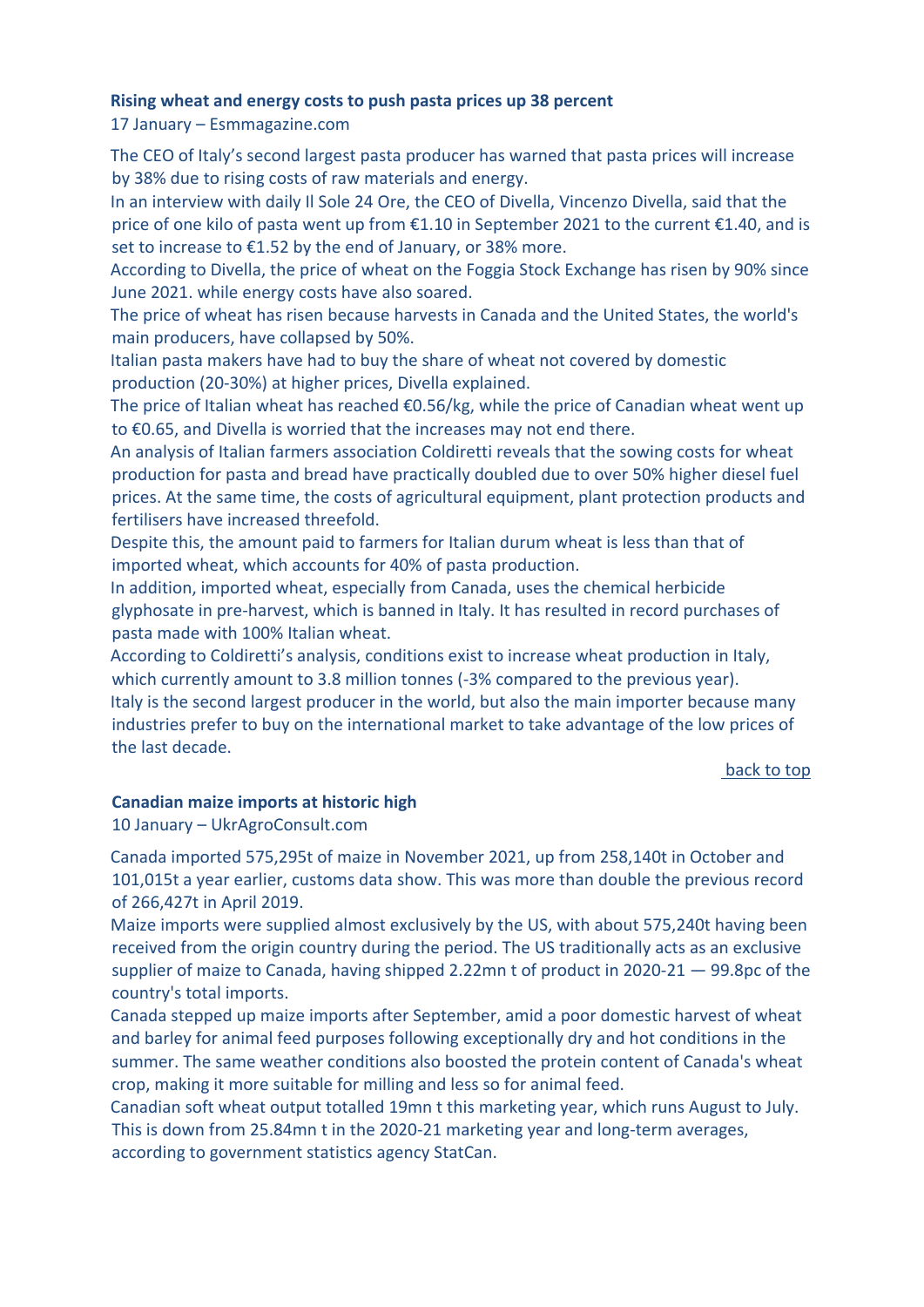Unfavourable weather also weighed on barley production, which fell to 6.9mn t this marketing year from 10.74mn t in 2020-21, further reducing feed grain availability. Meanwhile, falling hog and cattle slaughter rates in British Columbia in October-November 2021 following heavy rainfall further raised Canada's feed grain requirements at the time. Canada is now the fifth-largest importer of US maize so far this season, behind Mexico, Japan, China and Colombia. Higher purchasing commitments suggest shipments to Canada in the coming weeks could outpace those to Colombia.

[back to top](#page-0-1)

## <span id="page-8-0"></span>Reports

## <span id="page-8-1"></span>**[World Economic Outlook Update –](https://www.imf.org/en/Publications/WEO/Issues/2022/01/25/world-economic-outlook-update-january-2022) International Monetary Fund**

The global economy enters 2022 in a weaker position than previously expected. As the new Omicron COVID-19 variant spreads, countries have reimposed mobility restrictions. Rising energy prices and supply disruptions have resulted in higher and more broad-based inflation than anticipated, notably in the United States and many emerging market and developing economies. The ongoing retrenchment of China's real estate sector and slower-thanexpected recovery of private consumption also have limited growth prospects.

## <span id="page-8-2"></span>**[World Economic Situation and Prospects 2022 -](https://www.un-ilibrary.org/content/books/9789210011839) United Nations Department of Economic [and Social Affairs](https://www.un-ilibrary.org/content/books/9789210011839)**

This is the United Nations definitive report on the state of the world economy, providing global and regional economic outlook for 2022 and 2023. The World Economic Situation and Prospects 2022 will examine the recovery of the global economy from the COVID-19 pandemic. In addition to presenting the latest UN growth forecasts, the report will provide a comprehensive assessment of economic developments, risk factors, and policy challenges. This year's thematic chapter will discuss the macroeconomic and distributional consequences of monetary policy, with particular focus on unconventional measures such as quantitative easing (QE).